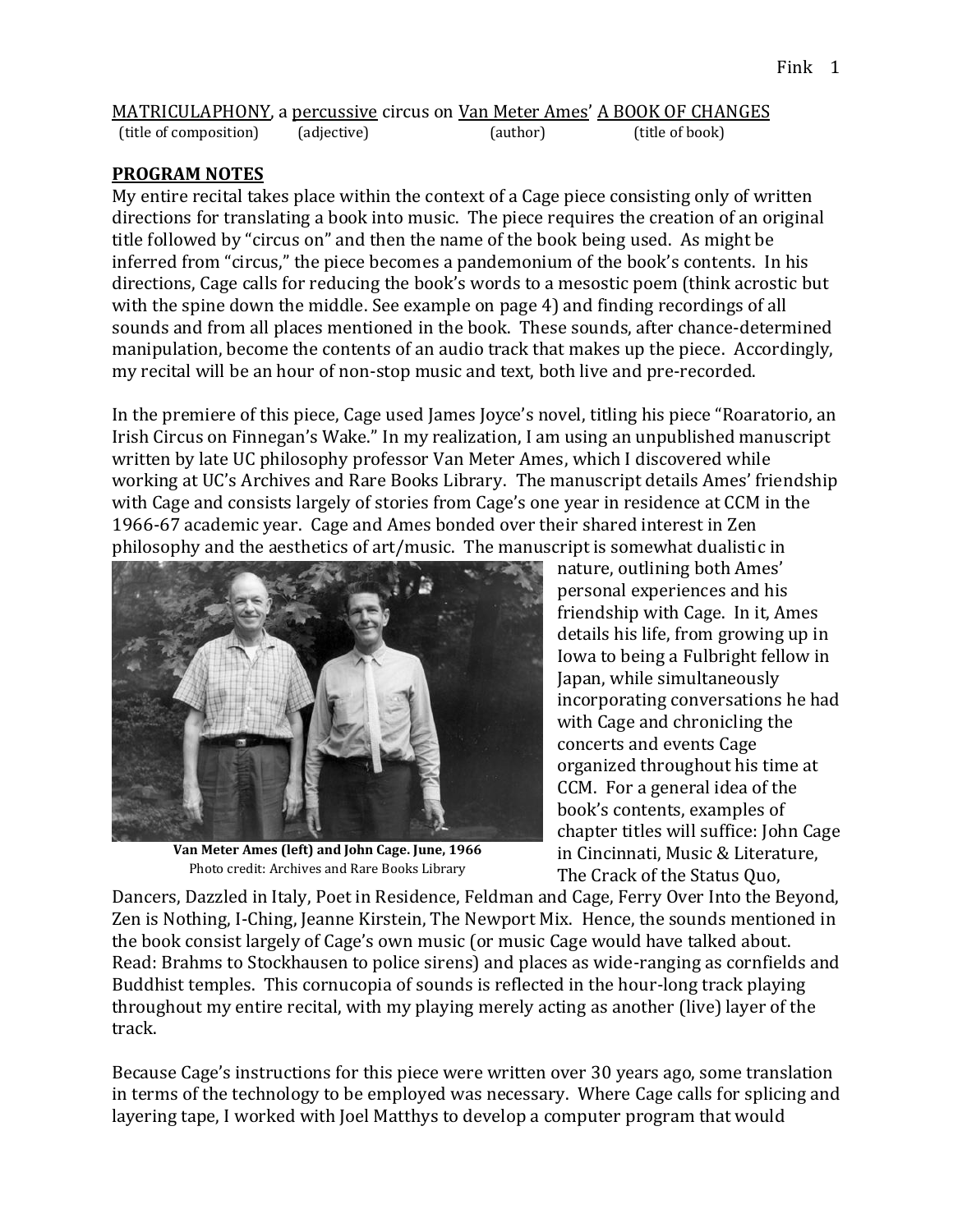randomly assign the parameters Cage intended to a folder of digital files that I had gathered and compiled. The recordings being sampled from in this track include my own recordings, CD recordings, and audio found on the Internet and extracted via a virtual sound card. Multiple versions of 60, 30, and 15-minute tracks were generated and then layered on top of one another to develop an hour-long version that continually changes in density and auditory content.

My live layer of this piece will incorporate a variety of Cage's works, some excerpted, others in full. Throughout this hour, you will hear:

### **The Unavailable Memory Of (1944)**

- One of Cage's early prepared piano works written for a dance by Merce Cunningham
- Weather stripping, wood, screws, and rubber, are placed between the strings of the piano to create unusual timbres

# **FROM Dance Music: for Elfrid Ide (1940)**

## **Movement II**

- Written to accompany the dance recital of Elfrid Ide, during Cage's appointment at Mills College
- Previously unknown to percussionists, this piece was discovered by the executive director of the John Cage Trust at Bard College, Laura Kuhn, while she was conducting research at Mills College
- Mvmt II is for four percussionists, using slide whistle, cymbal, toy piano, ratchet, squawker, bass drum, tom tom, and 3 muted gongs

# **Music for One (1984)**

- Music for \_\_\_\_\_\_\_ (the number of people playing) was first created as Music for Three for Percussion Group Cincinnati
- Specific parts were subsequently generated by Cage over a period of years for 17 different instruments
- Four kinds of music make up the piece:
	- a single held *p* tone, proceeded and followed by silence, repeated any number of times
	- a number of tones in proportional notation: space = time, which are characterized by a variety of pitches, dynamics, timbres, and durations, within a limited range
	- an interlude of repeated tones
	- silence

This work was conceived for a multiple percussion set-up of 50 different instruments. I, however, have chosen to adapt the piece for solo marimba, using preparations and extended techniques to satisfy Cage's requirements. Throughout the piece, Cage uses an asterisk (\*) above notes to indicate "a special sound produced"—i.e. a different beater, timbre, etc. The asterisk occurs 45 times throughout my excerpt and will be reflected in my mallet, preparation, and technique choices. I will be playing 15 minutes of the original 30 minute piece.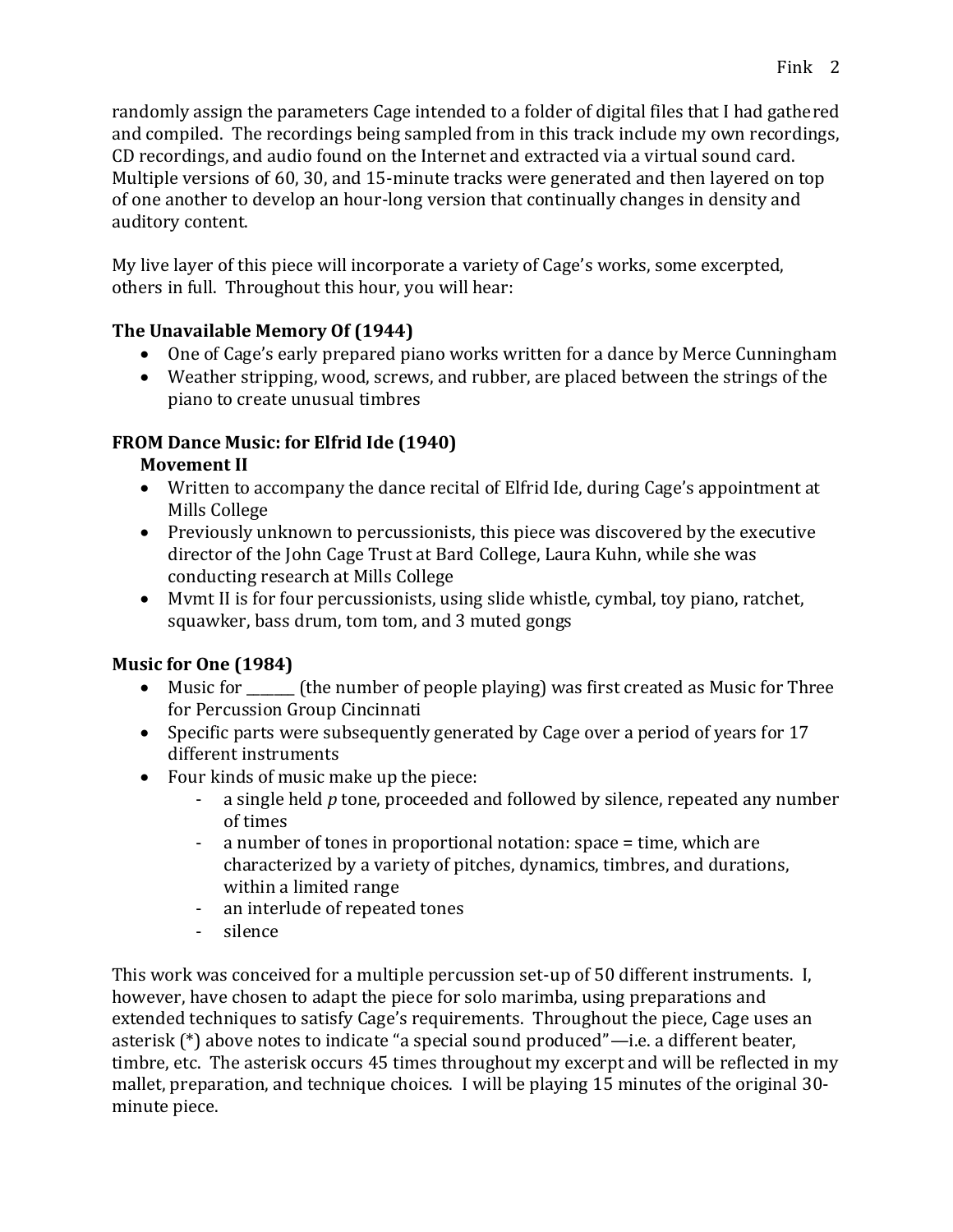### **FROM 27'10.554" for a Percussionist (1956) 7'07.614" for a Percussionist**

Each page of this piece equals one minute. Time is notated in seconds across the top of

each line of music. The music is notated in terms of timbre and dynamic. M=metals; W=woods; S=skins, and A=auxiliary (electronics, whistles, etc.). The line extending from the start of each indicated timbre represents the dynamic *mf*, with notes below the line softer than this level and notes above louder (exact dynamic level is determined with respect to distance from the *mf* line). Stems are drawn from notes to the line when it is perhaps unclear to which timbral group



they should belong. Hooks on the notes found in the M line indicate "let vibrate." Note placement was determined via imperfections in the paper (one of Cage's chance procedures). White space represents silence.

### **FROM Trio (1936)**

### **Waltz**

- For three players, each with blocks of wood
- Later used as a movement in *Amores* (1943)

### **Forever and Sunsmell (1944)**

- For vocalist and two percussionists, originally written for dancer Jean Erdman
- The singer is allowed to sing in whatever range is comfortable, so long as she sings in a non-operatic style and avoids vibrato
- Title and text are excerpted from  $26$ , one of  $50$  poems (1940) by e.e. cummings; Cage did not use the entire poem nor did he keep lines in their proper order

### **Dream (1948)**

- A piece written for piano or harp, always with resonance; no silence
- Tones may be freely sustained, manually or with pedal, beyond the notated durations

This rendition is my own adaptation for marimba and vibraphone. The choice of when to switch between the two instruments was largely dictated by the range of pitches required.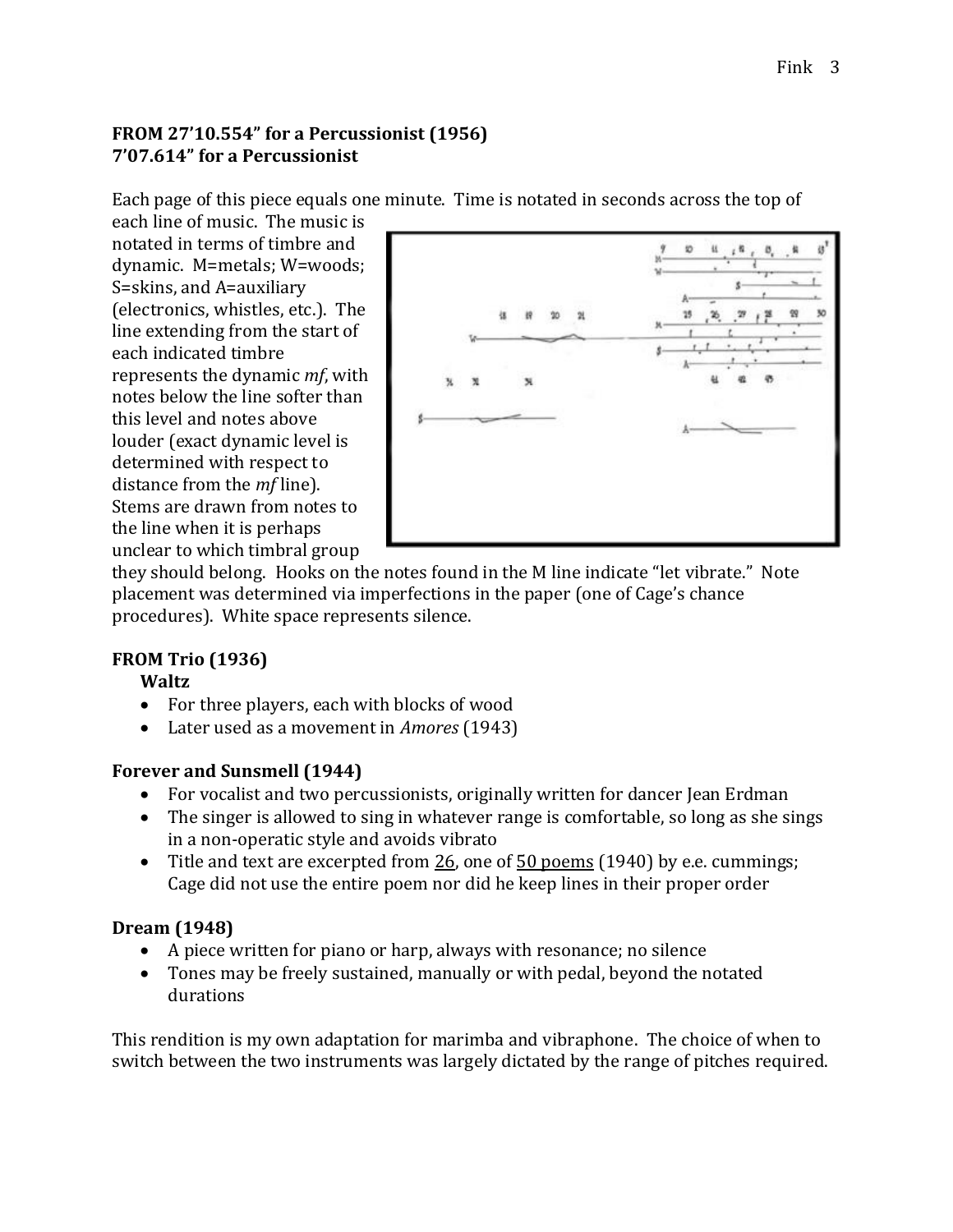Throughout the audio track and my live performance you will hear the mesostics created from Van Meter Ames's *A Book of Changes*. The spine "VAN METER AMES A BOOK OF CHANGES" was used to create the mesostic. Both the spine and the rules for choosing words and wing words were varied throughout the full-length mesostic for reasons of contrast and necessity. Below is an example of a mesostic derived from the text:

se Ver al people reading At once with  $m$ Ny voi ces  $M \times$  i nt Enti ons wi Th non-i nt Enti ons that is poet  $Rv$  $c$ An be why shoul dit say shakespear e found ser Mons i n st onEs duchamp in Shovels sAi d l ong Bef or e cOmposer s f Ound musi c i n sounds taKes knOwi ng Fi ndi ng musi C and wHat i s not wh $A$  is Not life as you li ve it it's not Getting Easier to get work done it' Shard enough to get through the news

\*\*This project has incorporated the talents and resources of numerous individuals and entities and would not have been possible without the help of Allen Otte, Joel Matthys, The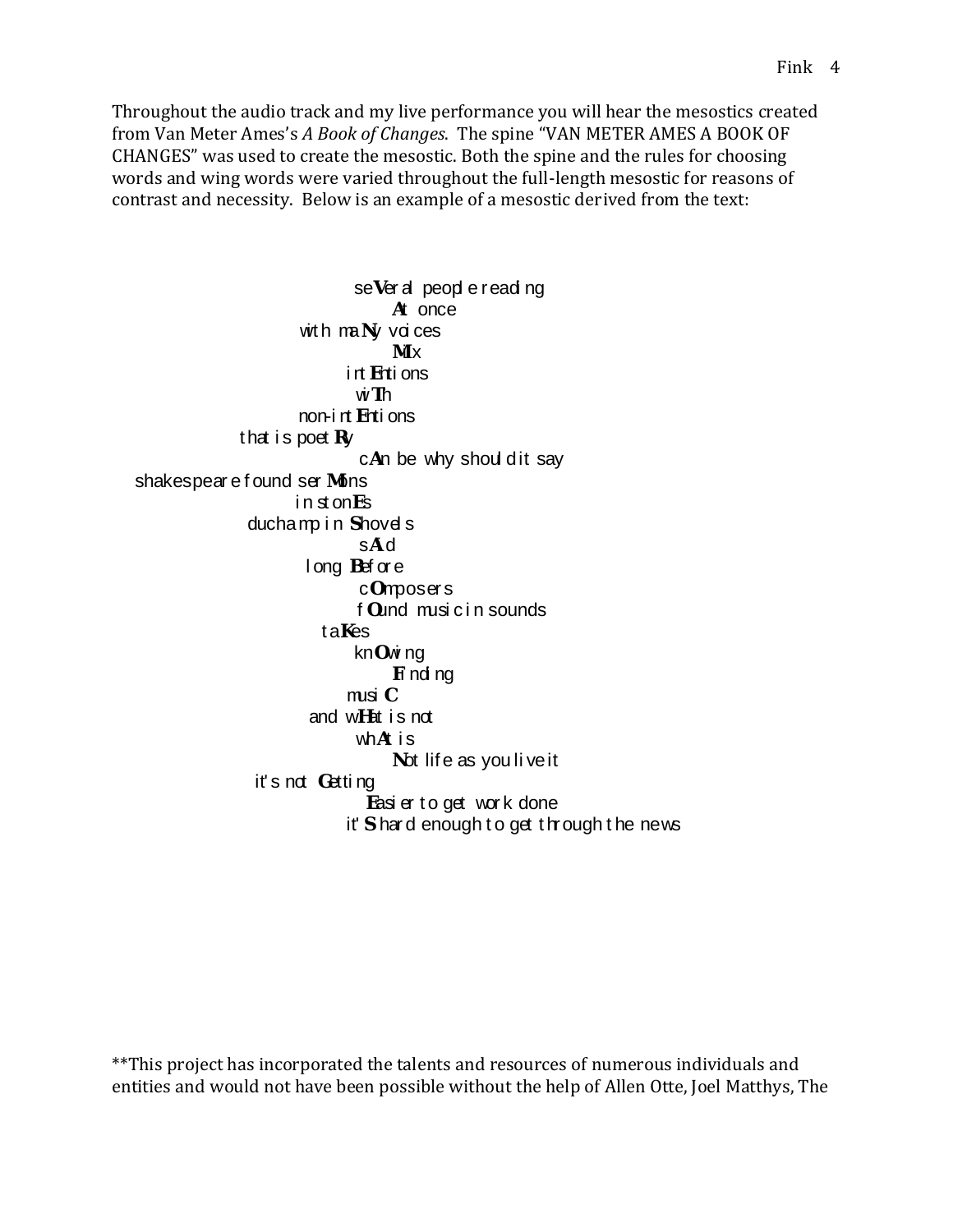Archives and Rare Books Library, and funds granted to me by the Undergraduate Research Council.

### **About Van Meter Ames:**

Van Meter Ames was a faculty member in the UC philosophy department, beginning in 1925, and served as its head from 1959 until 1966 when he retired. Ames was a Rockefeller grantee, a fellow of the UC graduate school, and a Fulbright research professor in philosophy, University of Komozawa, Tokyo, 1958-59. Throughout his career, Ames wrote and published on a vast range of topics including aesthetics, the self, ethics, religion, science, freedom, existentialism, and Zen Buddhism.

#### **About John Cage:**

John Cage, born in Los Angeles in 1912, became one of the most notable avant-garde composers of the 20th Century. He studied with Arnold Schoenberg, Henry Cowell, Adolph Weiss, and Richard Buhlig but developed a style that was uniquely his own. Cage believed that any sounds could be music, which led him to compose for found objects, as well as standard instruments. With Zen at the core of his life philosophy, Cage sought to compose without intention and often used chance operations, via the *I Ching*, in his compositional process.

Though most widely recognized for his musical achievements, Cage had a strong influence in the worlds of dance, art, writing, and philosophy. He was the musical director of the Merce Cunningham Dance Company in New York City, often composing for and performing his music with the company. Evolving from a need for compactness when on tour with the dancers, Cage invented the prepared piano, which allowed him an array of percussive sounds without the trouble of transporting multiple percussion instruments.

In the realm of visual art, Cage produced lithographs, plexigrams, etchings, and prints. Like his music, much of his art incorporated chance operations and unconventional mediums/materials. His well-known works include, *Not wanting to Say Anything About Marcel* (1969), *Score Without Parts* (1978), and *Changes and Disappearances* (1979-80).

Cage often talked about the overlap between music, film, and art. Considering that "the essential meaning of silence is the giving up of intention," Cage compared Robert Raushenberg's white paintings to Nam June Paik's film with no images to his own piece for timed silence. He became a part of the American underground film scene, working with filmmakers like Stan Brakhage and Stan VanDerBeek.

More of Cage's philosophy on art, and life in general, can be found in his writings, which include *Silence*, *M, Empty Words, X, A Year from Monday,* and *Anarchy.* Additionally, Cage's obsession with mushrooms is evidenced in *The Mushroom Book*, which includes lithographs of mushrooms, as well as hand-written texts on mushroom hunting, identification, and